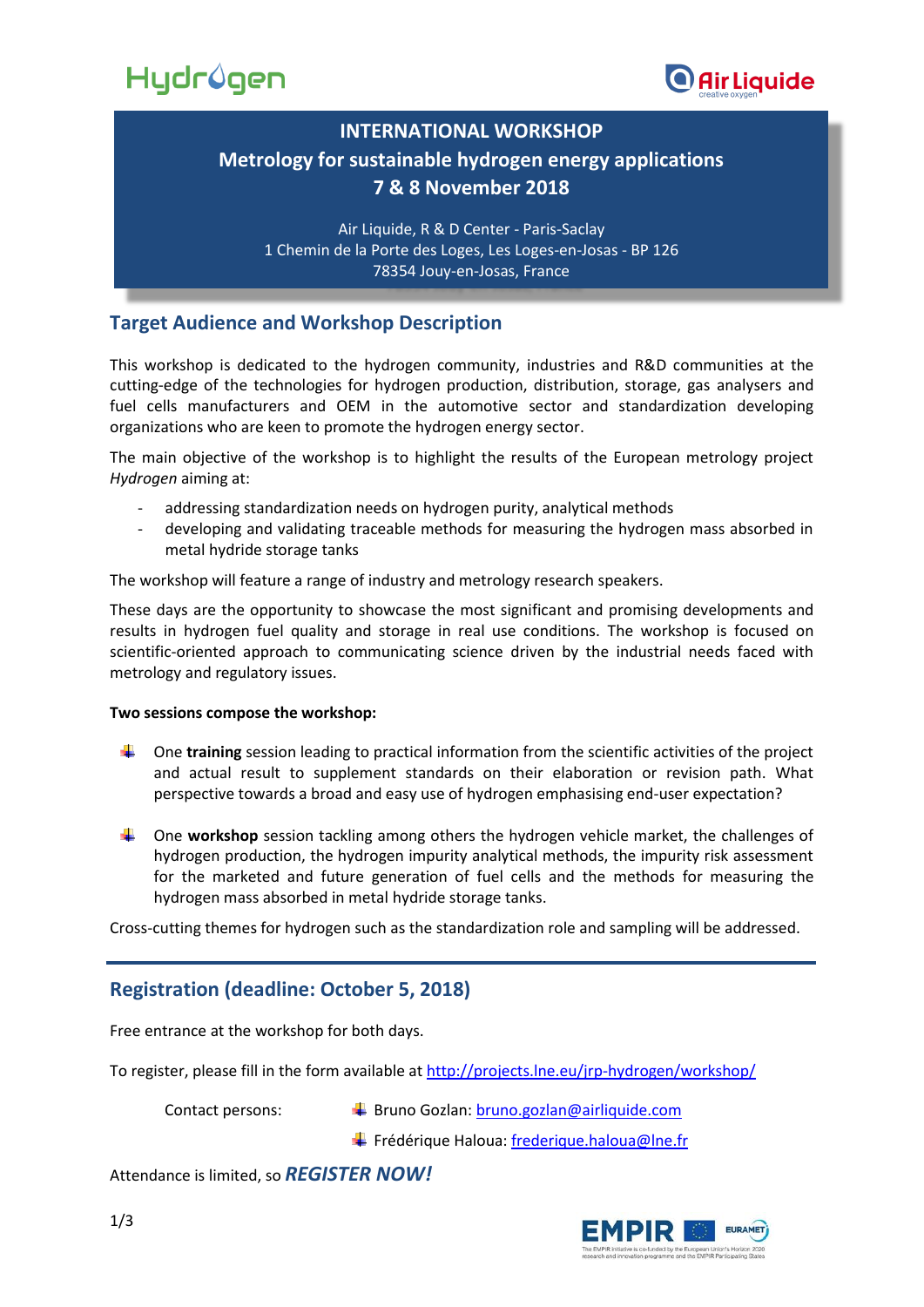# Hydrûgen



#### **7 November PM: TRAINING SESSION**

| $13:30 - 13:40$                      | <b>Welcome and Opening</b>                                                                                         | Air Liquide                                         |
|--------------------------------------|--------------------------------------------------------------------------------------------------------------------|-----------------------------------------------------|
| $13:40 - 14:15$                      | Short introduction of the EMPIR Metrology Programme<br>and presentation of the Hydrogen project                    | F Haloua, LNE                                       |
| $14:15 - 14:40$                      | <b>Role of Standardization</b>                                                                                     | ME Crozet, AFNOR                                    |
|                                      | Room 1: Hydrogen purity measurements according to<br>ISO 14687-2 and risk assessment for fuel cells                | T Bacquart, NPL<br>F Auprêtre,<br><b>AREVAH2GEN</b> |
| $15:00 - 16:15$<br>Parallel sessions | Room 2: Analytical methods review for hydrogen<br>quality control according to ISO standards M. Carré, Air Liquide | O Büker, RISE                                       |
|                                      | Room 3: Mass measurements of hydrogen absorbed in<br>metal hydrides and the revised ISO 16111                      | D Perreux,<br><b>MAHYTEC</b>                        |

| $16:15 - 16:35$ | <b>COFFEE BREAK</b>                                                                                   |             |
|-----------------|-------------------------------------------------------------------------------------------------------|-------------|
| $16:35 - 17:35$ | Air Liquide facilities visit - Parallel sessions<br>(Hydrogen Refuelling Station or Laboratories)     | Air Liquide |
| $17:35 - 17:50$ | End of day 1 & Closing remarks                                                                        | Air Liquide |
| 19:00           | Possibility to join the Workshop dinner at a restaurant in Versailles<br>(supported by each attendee) |             |